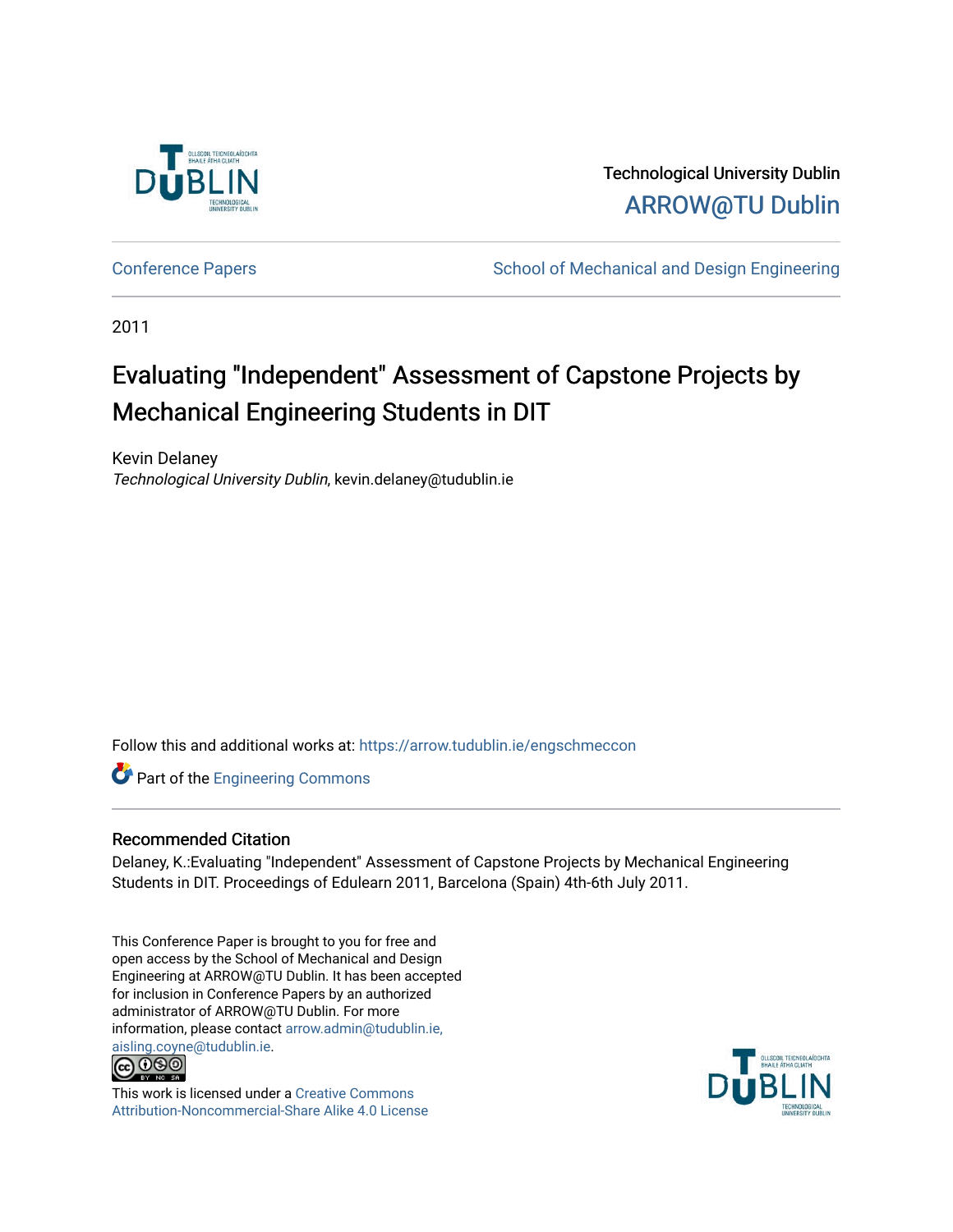## **EVALUATING "INDEPENDENT" ASSESSMENT OF CAPSTONE PROJECTS BY MECHANICAL ENGINEERING STUDENTS IN DIT**

#### **Kevin D. Delaney**

#### *Department of Mechanical Engineering, Dublin Institute of Technology, Bolton Street (IRELAND) kevin.delaney@dit.ie*

#### **Abstract**

Capstone projects by mechanical engineering students in Dublin Institute of Technology (DIT) are designed for students to showcase their skills and technical knowledge. To successfully complete capstone projects, students must typically demonstrate skills of project planning, time management, negotiation, component sourcing and an awareness of the multi-disciplinary nature of engineering in addition to the application of technical knowledge. A key element is that students explain and justify their work before a panel of technical experts.

The Mechanical Engineering Department at DIT introduced "independent" assessment for student presentations on a pilot basis for the Bachelor of Engineering technology students in 2010. Under this system, assessors of a particular project are not ordinarily involved with teaching or mentoring the student, or with any other part of that student's project, on a day to day basis. Consequently, assessors are unaware of specific project details in advance of the assessment session and they must rely on the student to describe and defend the project and the approach taken. More specifically, the student's supervisor does not attend the sessions at which students present their work. This approach is closer to the post-college environment in which most engineers work and therefore simulates workplace experiences for students.

A review has recently been conducted to evaluate the process from the perspective of both students and staff with a view to determining whether or not this structure should be continued with. This paper documents the rationale behind the concept, the logistical challenges, and an analysis of the feedback received from both students and staff as part of the review. In addition, future plans to improve the fairness, consistency and transparency of the assessment process for such projects are outlined.

Keywords: Capstone project assessment, independent assessment.

#### **1 INTRODUCTION**

Capstone projects are completed by final year Bachelor of Engineering Technology students in the Mechanical Engineering Department of Dublin Institute of Technology (DIT) to give them an opportunity to work on a "real life" project. These projects help learners make connections between classroom experiences and real world engineering practice. In order to successfully complete the projects students must apply technical knowledge, and demonstrate skills of project planning, time management, negotiation, component sourcing and an awareness of the multi-disciplinary nature of engineering. The importance for engineers to develop such skills has been highlighted by several authors such as Kamm [1]. These skills also feature on the list of programme outcomes expected of level 7 graduates laid down by Engineers Ireland and used when accrediting engineering programmes [2]. As illustrated in Figure 1 it is through the appropriate combination of such skills that students are expected to become more effective engineers when they graduate and enter the workforce.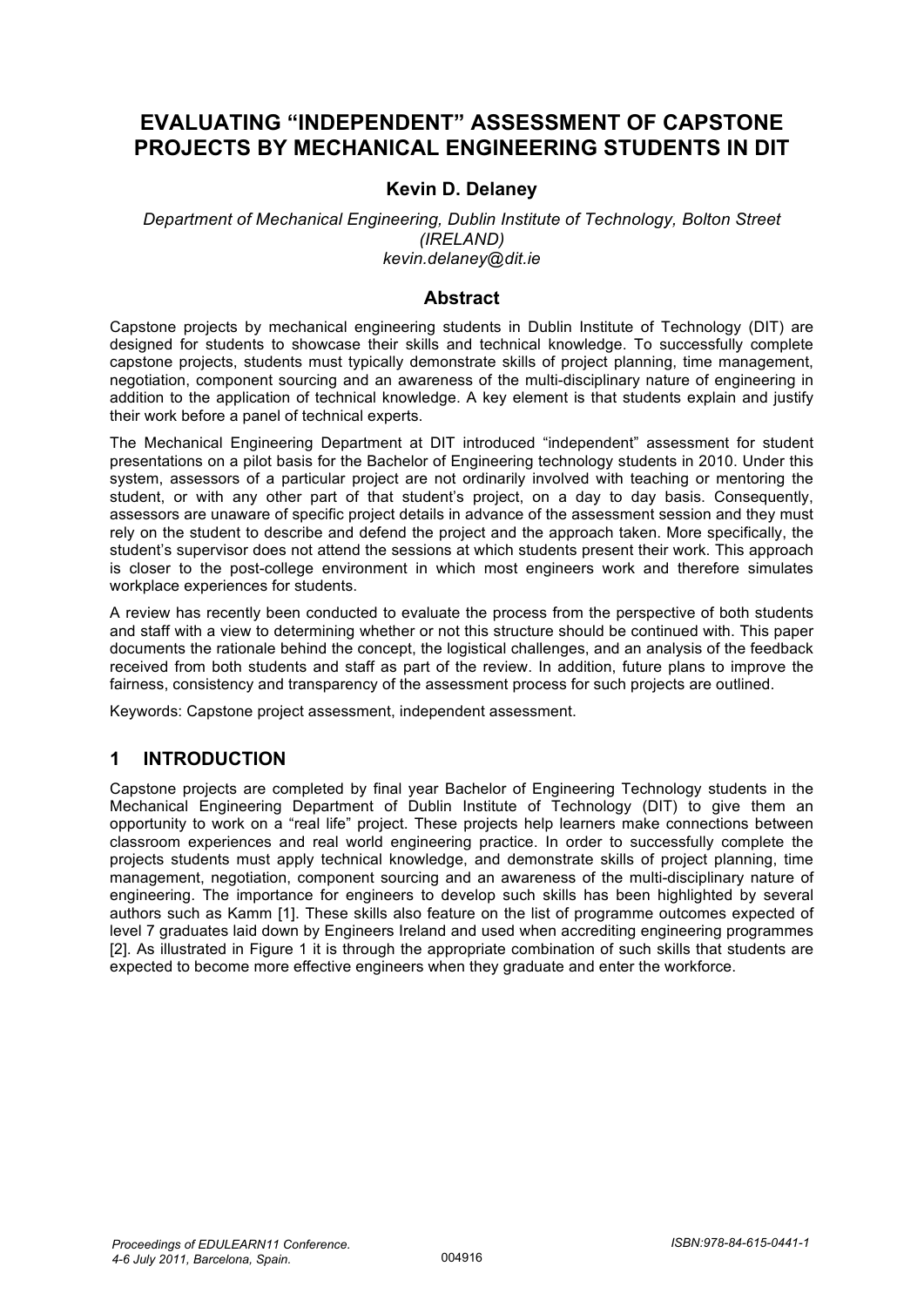

*Figure 1: How engineers' technical knowledge must be underpinned by other non-technical skills to make the engineers more effective* 

Capstone projects undertaken by the DIT mechanical engineering students can be broadly categorized as design and make, design only, and investigative and/or software-based projects. Regardless of which project category the students take on, the projects motivate students to synthesize and apply knowledge that they have accumulated through their courses. The module learning outcomes, as outlined in the module descriptor, are listed in Figure 2.

**Learning Outcomes:** On completion of this module, students will be able to:

1. Analyse, schedule and resource engineering tasks at senior technician / junior engineer level.

- 2. Independently research an engineering topic
- 3. Design experiments and carry out tests where necessary
- 4. Analyse engineering data
- 5. Apply technical and scientific knowledge to an engineering task
- 6. Choose between technical alternatives
- 7. Communicate technical results, information and conclusions to others by means of formal presentations, drawings and reports

#### *Figure 2: Learning outcomes for the Final Year Project module.*

The capstone projects for this class group are completed during a single academic year. During the first week of the academic year students are assigned a project supervisor/mentor and are expected to meet him/her for at least 30 minutes per week. A small number of marks are allocated to ongoing progress which the students demonstrate each week. Most marks are awarded when students are assessed by means of formal assessments by internal staff panels, a poster presentation and a completed project dissertation. Such variation of assessment methods is quite common when looking at capstone projects in an international context [3]. An overview of the assessment review sessions and their sequencing for 2010-2011 is presented in Figure 3.

The academic year in DIT is semesterised. Each semester has 12 teaching weeks and an additional review week approximately half-way through the semester which is used for formative assessments, additional tutorials, etc. Project assessment 2 has previously been scheduled for the first week of the second semester. It was envisaged that students would have a full week after their written examinations during which they could devote all their time to their projects.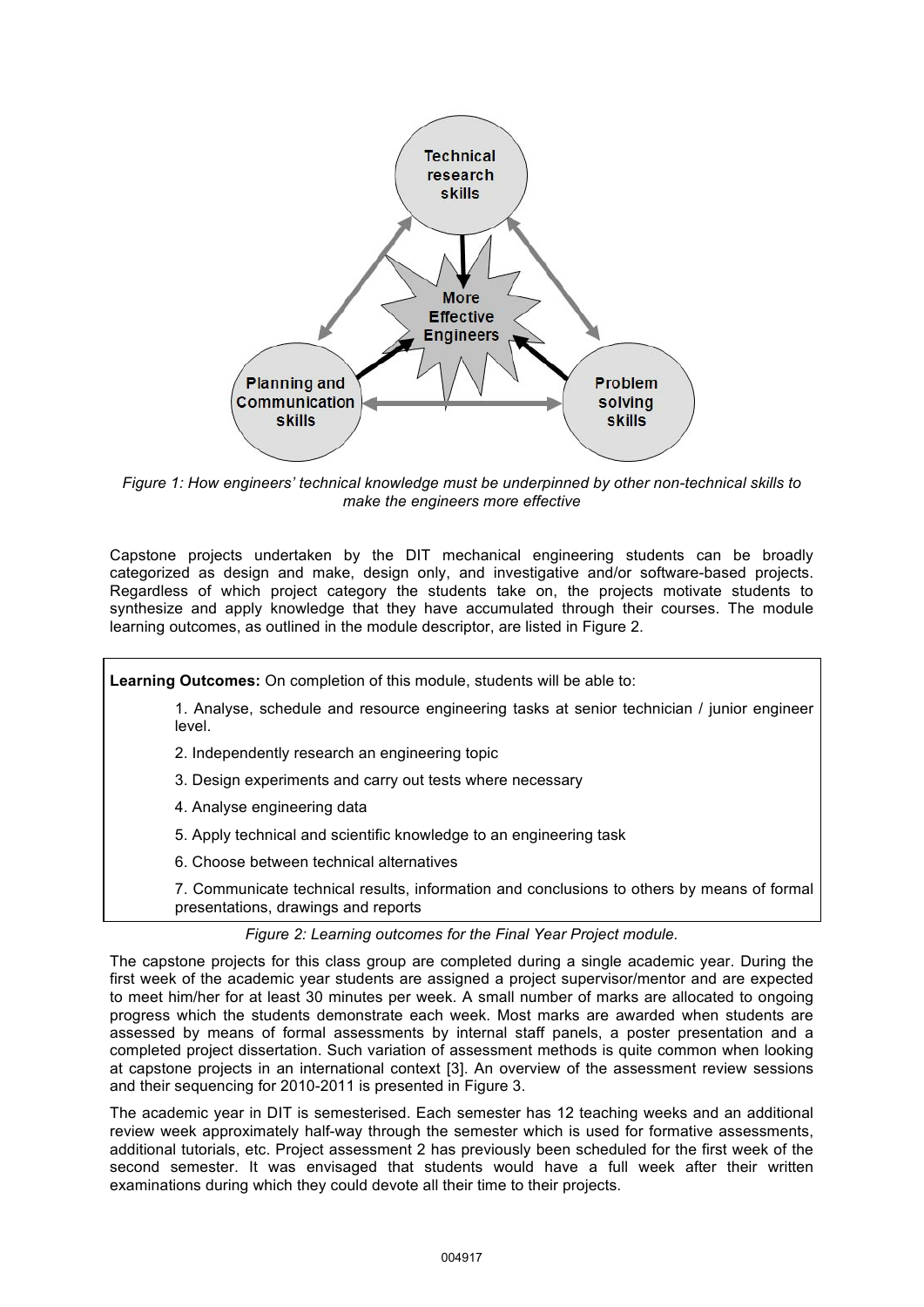

*Figure 3: Assessment deliverables, generalised list of tasks, the number of weeks between assessment sessions and the marks allocation (for the 2010-2011 academic year).* 

One learning outcome of the project module is that students be able to communicate technical results, information and conclusions to others by means of formal presentations, drawings and reports. A key element stressed during review milestones is that students be able to explain and justify their work before a panel of technical experts. In previous years students presented their work in front of their own supervisor, two other supervisors and also a group of about ten of their peers. Presenting to peers gives students an opportunity to benchmark their own projects and progress and is an important element of the assessment approach followed over several years. Assessment panels are arranged, where possible, to ensure that staff members with several years experience of supervising and assessing students are on panels with less experienced staff members.

After the 2009-2010 academic year project supervisors raised concerns that some students were overly-reliant on their own supervisors to address and clarify issues raised during the questions and answers phase of the assessment process. Other staff commented that they would like the opportunity to see a broader range of students' projects in addition to the students they were mentoring. To address these issues the final year project committee for the Bachelor of Engineering Technology students implemented changes. On a pilot basis a system of "independent" assessment was introduced for the first two assessment sessions of the academic year 2010-2011.

It is important to clearly define what is meant by the term "independent" assessment. Under the system piloted in DIT assessors are not ordinarily involved with teaching or mentoring the student, or with any other part of the project they are assessing, on a day to day basis. Consequently, the assessors are unaware of the project details in advance of the assessment session and rely on the student to describe and defend the project and the approach taken. More specifically, in the format that was piloted the student's supervisor does not attend the sessions at which students present their work. This approach is closer to the post-college environment in which most engineers will have to work and therefore gives them simulated workplace experiences.

This paper summarises an evaluation of the process from the perspective of both students and staff with a view to determining whether or not this initiative should be continued. Section 2 documents the rationale behind the concept and section 3 details the challenges of implementing it. Section 4 explains the need for a review and summarises the feedback received as part of the review. Section 5 describes future plans to improve the fairness, consistency and transparency of the assessment process for such projects and section 6 presents concluding remarks.

#### **2 RATIONALE BEHIND THE CONCEPT OF "INDEPENDENT" ASSESSMENT**

To be successful with the presentation component of assessment sessions students must clearly describe their project to a technical audience which has no prior knowledge of the project. This encourages students to be clear and concise about their project and resembles how graduate engineers present their work to clients or senior management in an industrial environment. Such simulated industrial experiences are comparable to the "approximations of practice" described by Grossman et al [4] in other areas of professional education.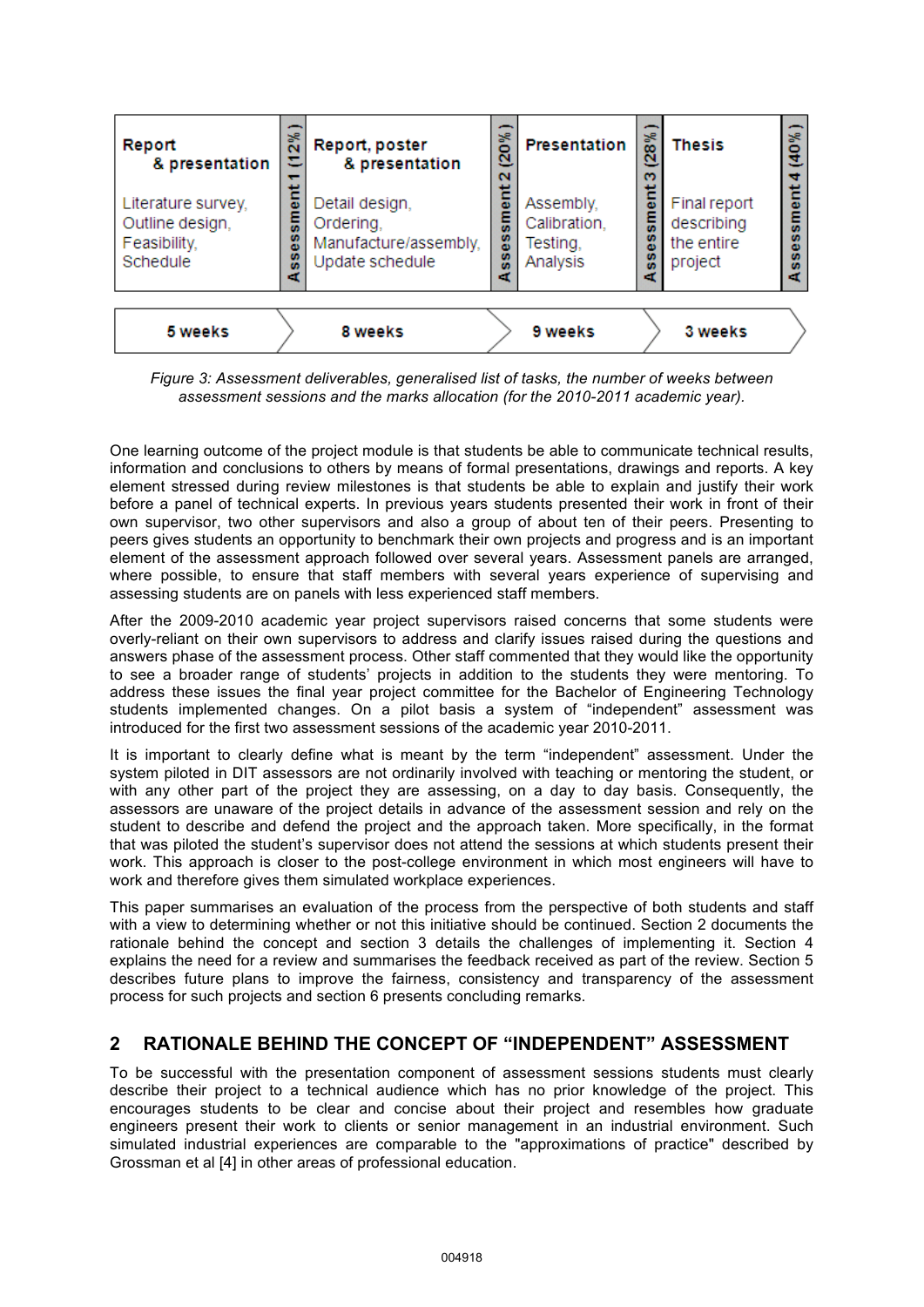According to Grossman et al "such experiences are designed to focus students' attention on key aspects of practice that may be difficult for novices but are second nature to more experienced practitioners" [4]. It is clear that these are "approximations" of practice and the benefit for the students is that the assessment sessions are designed to give them the opportunity to experience sitting in front of an unknown panel. However, contrary to what graduates might experience in industry, the panels are not "hostile". Academic staff members assess the students in a structured and supportive manner.

The concept of independent assessment is also commonly used in manufacturing companies where independent or "blind" assessors, often from outside the company itself, are engaged to assess products based on specific criteria.

It is important to distinguish the form of "independent" assessment defined in this paper to the concept of "blind marking" where the assessors are unaware of the identity of the person being assessed. The usefulness of the latter was questioned by Brown [5] who wrote that "Double blind marking doubles the administrative and assessment load yet evidence from studies at secondary level (e.g. Murphy [6]; Newton [7]) indicate that it is no more reliable than single marking and moderating based on borderline and central samples for each grade".

The introduction of independent assessment for the initial assessment sessions has several potential benefits for the project students, the academic staff involved and for industry despite the logistical challenges for the staff involved. For convenience Table 1 summarises these benefits. Students benefit by receiving opinions and feedback from additional staff members. Several students reported finding this formative feedback to be advantageous. Such feedback is particularly useful in situations where staff members without supervising experience are mentoring students.

| Potential benefits of "independent" assessment                              |                                                                                        |                                                                                   |  |
|-----------------------------------------------------------------------------|----------------------------------------------------------------------------------------|-----------------------------------------------------------------------------------|--|
| <b>For students</b>                                                         | For lecturers and DIT                                                                  | <b>For Industry</b>                                                               |  |
| Increased understanding<br>of I<br>their projects.                          | Lecturers see a greater range<br>of projects.                                          | Improved communication skills<br>of graduate engineers.                           |  |
| Students can get feedback and<br>advice from a larger pool of<br>lecturers. | Particularly beneficial for staff<br>new to supervising students on<br>this programme. | Graduates have an ability to<br>present in front of a full group<br>of strangers. |  |
| Increased ability to explain their<br>projects in detail.                   |                                                                                        |                                                                                   |  |
| Increased confidence.                                                       |                                                                                        |                                                                                   |  |

*Table 1: A summary of the key benefits of "independent" assessment.* 

In addition to the benefits listed in Table 1 there are also risks of this approach. A specific risk of this approach is that students may twist the facts and may be inclined to say things such as "my supervisor told me to do…." or "we couldn't do that because…". During the after-assessment review sessions by staff concerns were raised about a small number of such situations. Other potential risks/disadvantages of the approach are listed in Table 2.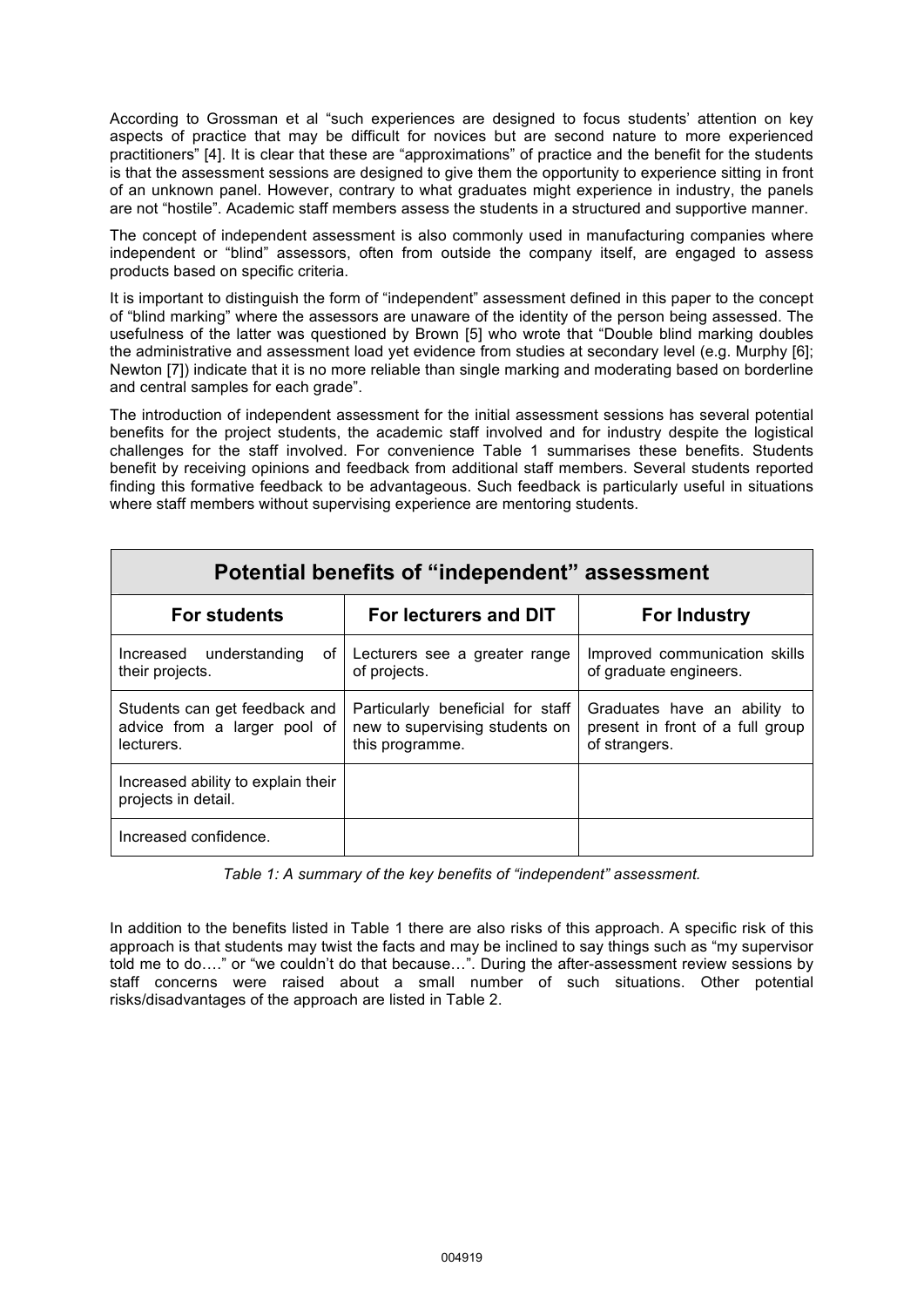| Potential risks/disadvantages of "independent" assessment                                        |                                                                                                               |                     |  |
|--------------------------------------------------------------------------------------------------|---------------------------------------------------------------------------------------------------------------|---------------------|--|
| <b>For students</b>                                                                              | For lecturers and DIT                                                                                         | <b>For Industry</b> |  |
| Students do not get feedback<br>about their presentation directly<br>from their own supervisors. | Lecturers do not see their own<br>students presenting their work<br>for the first two assessment<br>sessions. |                     |  |
| Increased self-pressure.                                                                         | Increased workload for staff.                                                                                 |                     |  |

*Table 2: A summary of the key risks/disadvantages of "independent" assessment.* 

## **3 IMPLEMENTATION OF THIS ASSESSMENT CONCEPT**

Students are expected to submit their presentation and report files by 9am on the Monday of the week during which the assessment sessions have been scheduled (students make their presentations on Wednesday afternoons). The files are submitted through "webcourses", course management software in use throughout DIT. Receiving files two days before the presentation date gives staff an opportunity to review the content of the student's reports before the presentation. It also gives students experience of meeting deadlines and time to practice their presentations.

Assessment panel members propose and review marks as a group before an agreed mark for the presentation and report is returned to the project co-ordinator. Separately supervisors read their own students' reports and also submit a mark to the project co-ordinator. The average of these marks is recorded for the students. Where there is a significant difference between these two marks an additional assessor is assigned to review the report of the student concerned (without knowing the marks given by the previous assessors) and provide a neutral, deciding, opinion.

The most important feature for students, particularly for the first assessment, is the formative feedback that they receive from the assessment panel. Sample feedback from 2010-2011 advised students to restrict the broadness of their projects, refocus the direction of their projects and to research specific literature. Other students were advised about the existence of specific equipment, previous projects and the research interests of specific staff who may be able to help and advise them in more detail. Sometimes this feedback is given to the students directly during the question and answer sessions following their presentation. In addition a formal record of the feedback for the student's presentation and report is retained and given to the students' supervisor after the assessment session.

## **4 THE NEED FOR A SURVEY AND ITS KEY FINDINGS**

Independent marking was implemented by the programme committee on a pilot basis in 2010-2011 with the expectation that it would be reviewed after the first year to decide on whether or not it should be continued. The objective of this research was to investigate the opinions of students and staff regarding their experiences of the process.

DIT quality assurance procedures require that students complete a student survey questionnaire (Q6A forms) each year. This is a standard list of questions covering details of the module such as the effectiveness and communication of the lecturer, organisation and management, assessment and feedback, academic support, learning resources and general evaluation and suggestions. While useful for more general feedback it was felt that this general form did not solicit answers which would be useful in reviewing specifics of the assessment process piloted. Accordingly another survey was prepared with questions which were specific to the implementation and assessment of the projects.

All students registered to engage in the capstone projects for 2010-2011 were asked to complete a questionnaire. Forty three out of a total class of sixty one (70%) students responded. The questions probed several aspects of the programme and including their name was optional for the students. Many of the responses will be used in course development to ensure that the courses help students develop the skills needed to successfully complete such capstone projects. Responses reported here relate only to the review of the independent assessment concept trialled during the 2010-2011 academic year.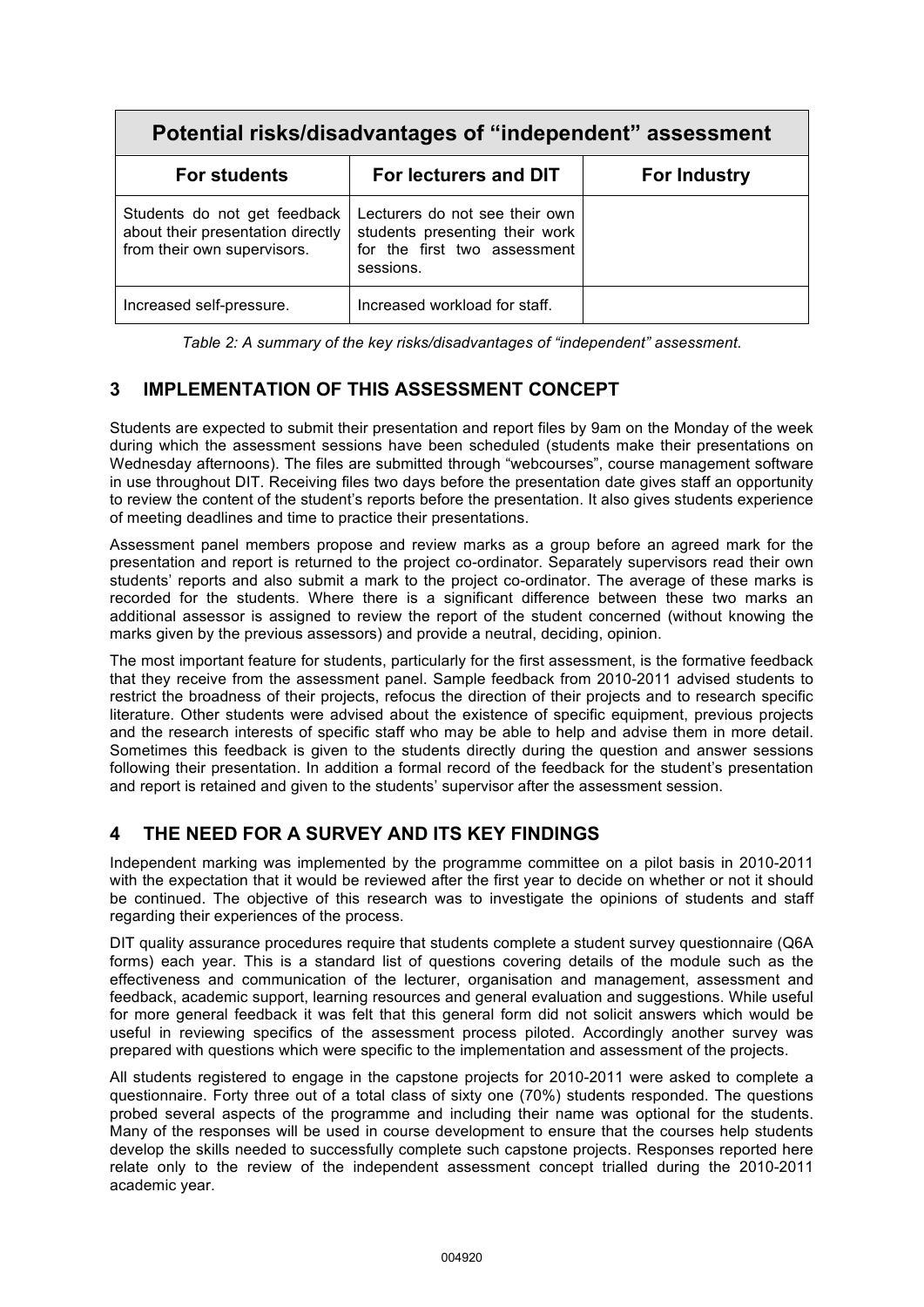- 1. 60% of students expressed a preference that their supervisors be present at all assessments.
- 2. About 25% of the students expressed an opinion that it was a benefit that their supervisor was not present at the first two assessment sessions. (citing reasons that they received better/varied opinions which helped their projects and the opportunity to improve their communication skills).
- 3. About 70% of the students felt that having their supervisor present at the third assessment was beneficial. Students stated that this was so that their supervisor "knew how much work they had done".
- 4. Three students stated that they wanted to know their actual results and that knowing their score was more important than the formative feedback and advice that they received. One student felt that they could have received "better" feedback with no additional explanation.
- 5. Over 90% of the students stated that the assessment process, specifically the questions asked of each student after their presentations and the overall handling of the assessment process, was fair and consistent.
- 6. A majority of staff commented that supervisors should be present for the second and subsequent assessments in future.
- 7. Approximately a fifth of the students suggested that they would like to have their final presentation after their thesis submission. Over half of the students stated that they got feedback from the third assessment presentation which helped them to optimise their thesis in terms of content and structure. It is also noted that the exact timing of the latter assessments are dependent upon the timing of Easter each year. The time delay between the third assessment presentation and submission of the final thesis was longer than usual in 2010- 2011.
- 8. In a surprising development several students suggested that there should be an additional assessment between the first and second assessments. The reason given was that the gap between these assessments was excessively long. Students reported finding it difficult to maintain focus on and enthusiasm for their projects with other assignments and more pressing deadlines competing for their attention.

#### **5 ACTIONS ARISING FROM THIS REVIEW**

In response to the students' comments regarding assessment sequencing, the project committee are proposing to change the sequencing of the assessments for the next academic year. A summary of the proposed changes is shown in Figure 4.



*Figure 4: Assessment deliverables, generalised list of tasks, the number of weeks between assessment sessions and the marks allocation (proposed for the 2011-2012 academic year).* 

In addition the committee is considering the potential that students should do preliminary research on their chosen project area during second year. The benefit of such an approach is that students could then "hit the ground running" and be able to make more substantial progress with their projects.

Several training sessions such as using library resources and health and safety are already organised for project students by the project committee. For 2011-2012 additional formal sessions regarding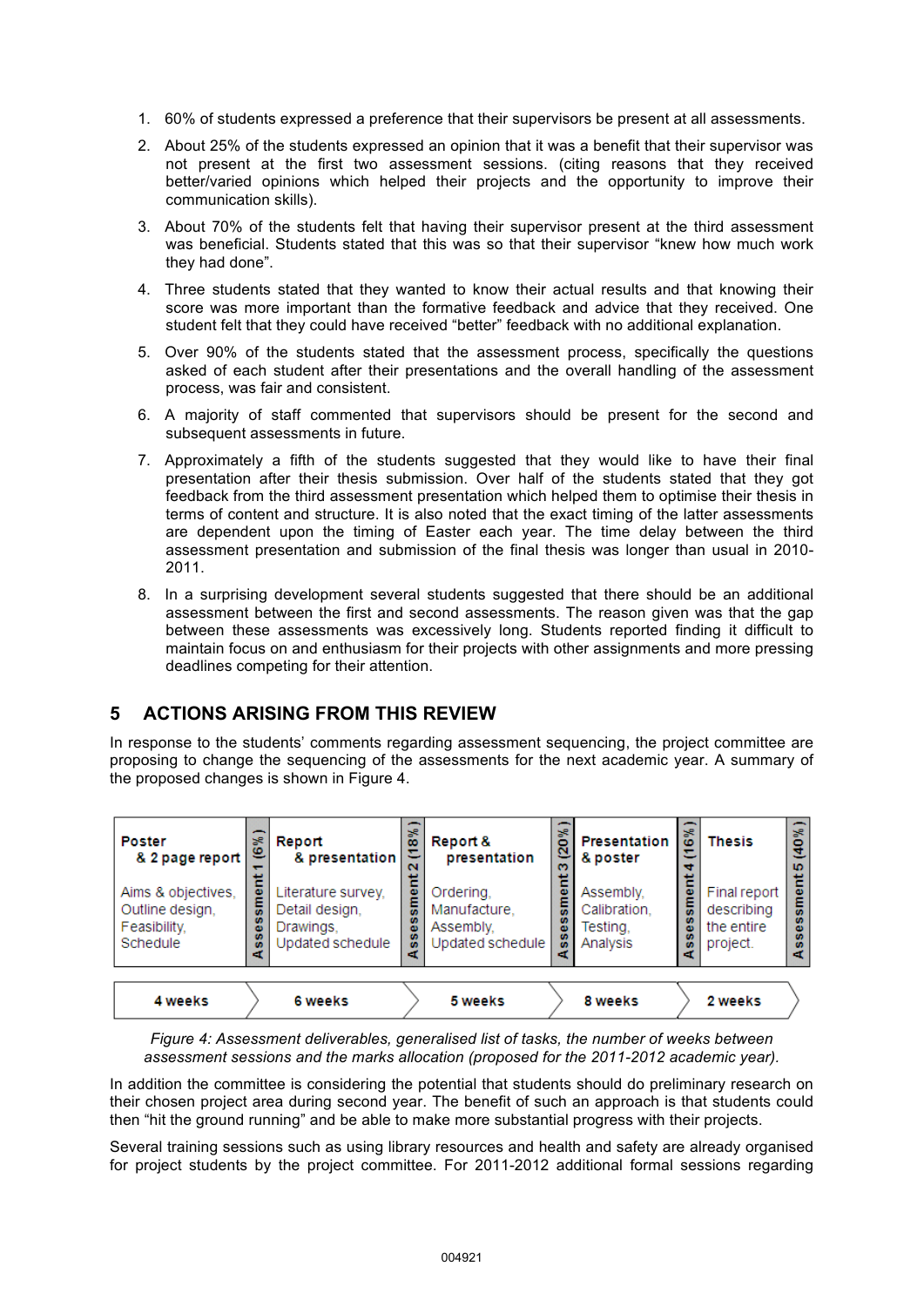project report writing and project planning will be introduced to help students revise and apply what they have learnt in previous years.

Students also commented on experiencing difficulties in accessing resources to actually manufacture the components for their projects. Part of this problem can be traced to excessive numbers of students arriving into the workshops with their completed drawings at the same time. It is hoped that the modified timing of assessments, particularly having assessment 2 towards the end of semester 1, will help students to focus on having their drawings prepared more promptly and help to stabilise the demands on workshop resources. This is also an important learning experience for students.

A number of students complained that having to submit files at 9am on Monday morning was not appropriate. The project committee has endeavoured to accommodate all students even those without internet access at home by having the submission deadline at a time that students can access the DIT campus buildings. A significant number of files were submitted in the middle of the night so in future students will be asked to submit their files by 5pm on the Saturday before their presentations.

## **6 CONCLUDING REMARKS**

"Independent" assessment was implemented and trialled on a pilot basis for the first two capstone project assessments in 2010-2011. To evaluate the effectiveness of this trial a structured review of the process was conducted. As part of this each student submitting a project was asked to complete a survey. The vast majority of students who responded reported that they had received useful and constructive feedback from their assessment teams. Staff members also commented that their students benefitted from the comments and fresh perspective of the "independent" assessment teams. Students responded that they felt the assessment process is fair and consistent for all students.

Acting directly on the proposals of current students changes are already planned for the next academic year and are close to receiving final approval from the relevant authorities in DIT. Even with such changes it is likely that continuous refinement will be needed as the project assessment team strives to improve the fairness, consistency and transparency of the assessment process for all students.

Evaluating this specific capstone or "final year" project module in isolation from the overall engineering program is difficult since (1) it is difficult for employers to relate skills development to specific modules, (2) students' lack of experience of alternative learning methods may affect student objectivity in conducting a student evaluation and (3) the absence of a control group may affect the interpretation of any results obtained. How such a formal evaluation may be performed is under consideration.

It is hoped that this experience of capstone project assessment in DIT may be beneficial for those involved in assessing such projects both within DIT and also in other institutions.

#### **ACKNOWLEDGEMENTS**

Thanks to the students and supervisors involved with the capstone projects this year. A special thanks to the Department of Mechanical Engineering for the support and opportunity to simulate industrial experience for our students and to the (Learning Teaching and Technology Centre) LTTC for the advice and encouragement to pursue such improvements.

#### **REFERENCES**

- [1] Kamm, L.J., *Real World Engineering: A guide to achieving career success*. 1991, New York: IEEE Press.
- [2] Engineers-Ireland. *Accreditation Criteria*. 2011 [cited 2011 18-February-2011]; Available from: http://www.engineersireland.ie/media/engineersireland/services/Download%20the%20accreditat ion%20criteria%20%28PDF,%20240kb%29.pdf.
- [3] McKenzie, L.J., et al., *Capstone Design Courses and Assessment: A National Study*, in *American Society of Engineering Education Annual Conference & Exposition*. 2004.
- [4] Grossman, P., et al., *Teaching Practice: A Cross-Professional Perspective.* Teachers College Record, 2009. **111**(9): p. 2055-2100.
- [5] Brown, G. (2001) *Assessment: A Guide for Lecturers*. LTSN Generic Centre **Volume**,